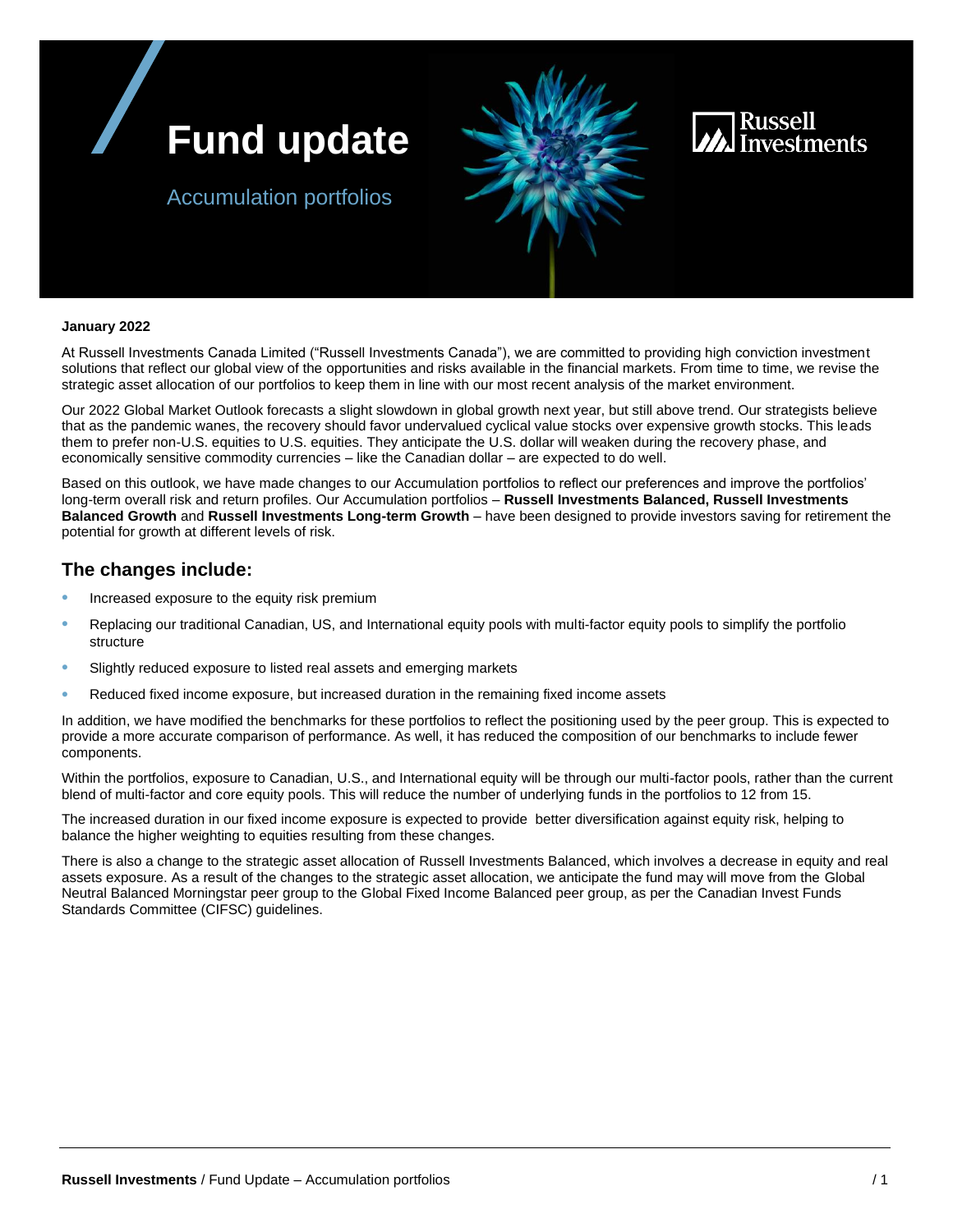## **New strategic asset allocation weights**

The percentages below represent the target strategic asset allocation (SAA) to each underlying Fund.

|                                                            | <b>RUSSELL INVESTMENTS BALANCED</b> |                |                   |  |
|------------------------------------------------------------|-------------------------------------|----------------|-------------------|--|
|                                                            | <b>Prior SAA</b>                    | <b>New SAA</b> | <b>SAA</b> change |  |
| <b>Russell Investments Short Term Income Pool</b>          | 6.0%                                | 0.0%           | $-6.0%$           |  |
| <b>Russell Investments Canadian Fixed Income Fund</b>      | 37.0%                               | 48.0%          | 11.0%             |  |
| <b>Russell Investments Global Credit Pool</b>              | 8.0%                                | 10.0%          | 2.0%              |  |
| <b>Total Fixed Income Allocation</b>                       | 51.0%                               | 58.0%          | 7.0%              |  |
| <b>Russell Investments Canadian Equity Pool</b>            | 6.0%                                | 0.0%           | $-6.0%$           |  |
| Russell Investments Multi-Factor Canadian Equity Pool      | 4.0%                                | 10.0%          | 6.0%              |  |
| <b>Russell Investments US Equity Pool</b>                  | 4.0%                                | 0.0%           | $-4.0%$           |  |
| Russell Investments Multi-Factor US Equity Pool            | 4.0%                                | 5.0%           | 1.0%              |  |
| <b>Russell Investments Overseas Equity Pool</b>            | 5.0%                                | 0.0%           | $-5.0%$           |  |
| Russell Investments Multi-Factor International Equity Pool | 4.0%                                | 5.0%           | 1.0%              |  |
| <b>Russell Investments Global Equity Pool</b>              | 5.0%                                | 8.0%           | 2.0%              |  |
| Russell Investments Global Smaller Companies Pool          | 3.0%                                | 2.0%           | $-1.0%$           |  |
| <b>Russell Investments Emerging Markets Equity Pool</b>    | 4.0%                                | 2.0%           | $-2.0%$           |  |
| <b>Total Equity Allocation</b>                             | 39.0%                               | 32.0%          | $-8.0%$           |  |
| <b>Russell Investments Global Infrastructure Pool</b>      | 3.0%                                | 2.0%           | $-1.0%$           |  |
| <b>Russell Investments Global Real Estate Pool</b>         | 2.0%                                | 2.0%           | 0.0%              |  |
| <b>Total Real Assets Allocation</b>                        | 5.0%                                | 4.0%           | $-1.0%$           |  |
| <b>Russell Investments Global Unconstrained Bond Pool</b>  | 5.0%                                | 6.0%           | 1.0%              |  |
| <b>Total Absolute Return Allocation</b>                    | 5.0%                                | 6.0%           | 1.0%              |  |
| Total                                                      | 100.0%                              | 100.0%         | 0.0%              |  |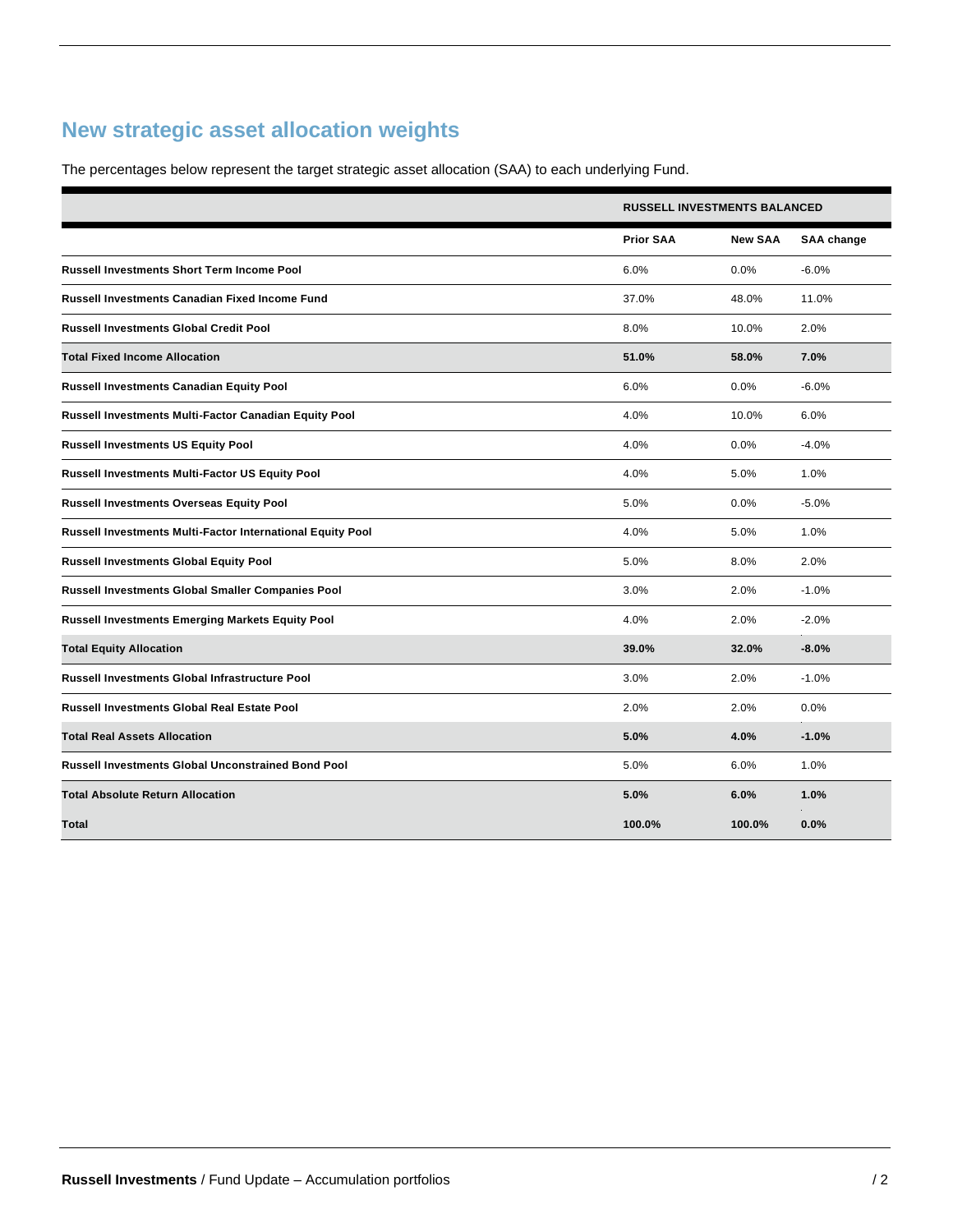|                                                            | <b>RUSSELL INVESTMENTS BALANCED GROWTH</b> |                |                   |  |
|------------------------------------------------------------|--------------------------------------------|----------------|-------------------|--|
|                                                            | <b>Prior SAA</b>                           | <b>New SAA</b> | <b>SAA</b> change |  |
| <b>Russell Investments Short Term Income Pool</b>          | 4.0%                                       | 0.0%           | $-4.0%$           |  |
| Russell Investments Canadian Fixed Income Fund             | 31.0%                                      | 32.0%          | 1.0%              |  |
| <b>Russell Investments Global Credit Pool</b>              | 7.0%                                       | 7.0%           | 0.0%              |  |
| <b>Total Fixed Income Allocation</b>                       | 42.0%                                      | 39.0%          | $-3.0%$           |  |
| <b>Russell Investments Canadian Equity Pool</b>            | 7.0%                                       | 0.0%           | $-7.0%$           |  |
| Russell Investments Multi-Factor Canadian Equity Pool      | 5.0%                                       | 15.0%          | 10.0%             |  |
| <b>Russell Investments US Equity Pool</b>                  | 6.0%                                       | 0.0%           | $-6.0%$           |  |
| Russell Investments Multi-Factor US Equity Pool            | 5.0%                                       | 11.0%          | 6.0%              |  |
| <b>Russell Investments Overseas Equity Pool</b>            | 6.0%                                       | 0.0%           | $-6.0%$           |  |
| Russell Investments Multi-Factor International Equity Pool | 4.0%                                       | 8.0%           | 4.0%              |  |
| <b>Russell Investments Global Equity Pool</b>              | 7.0%                                       | 12.0%          | 5.0%              |  |
| Russell Investments Global Smaller Companies Pool          | 3.0%                                       | 3.0%           | 0.0%              |  |
| <b>Russell Investments Emerging Markets Equity Pool</b>    | 5.0%                                       | 3.0%           | $-2.0%$           |  |
| <b>Total Equity Allocation</b>                             | 48.0%                                      | 52.0%          | 4.0%              |  |
| <b>Russell Investments Global Infrastructure Pool</b>      | 3.0%                                       | 2.5%           | $-0.5%$           |  |
| <b>Russell Investments Global Real Estate Pool</b>         | 3.0%                                       | 2.5%           | $-0.5%$           |  |
| <b>Total Real Assets Allocation</b>                        | 6.0%                                       | 5.0%           | $-1.0%$           |  |
| <b>Russell Investments Global Unconstrained Bond Pool</b>  | 4.0%                                       | 4.0%           | 0.0%              |  |
| <b>Total Absolute Return Allocation</b>                    | 4.0%                                       | 4.0%           | 0.0%              |  |
| Total                                                      | 100.0%                                     | 100.0%         | 0.0%              |  |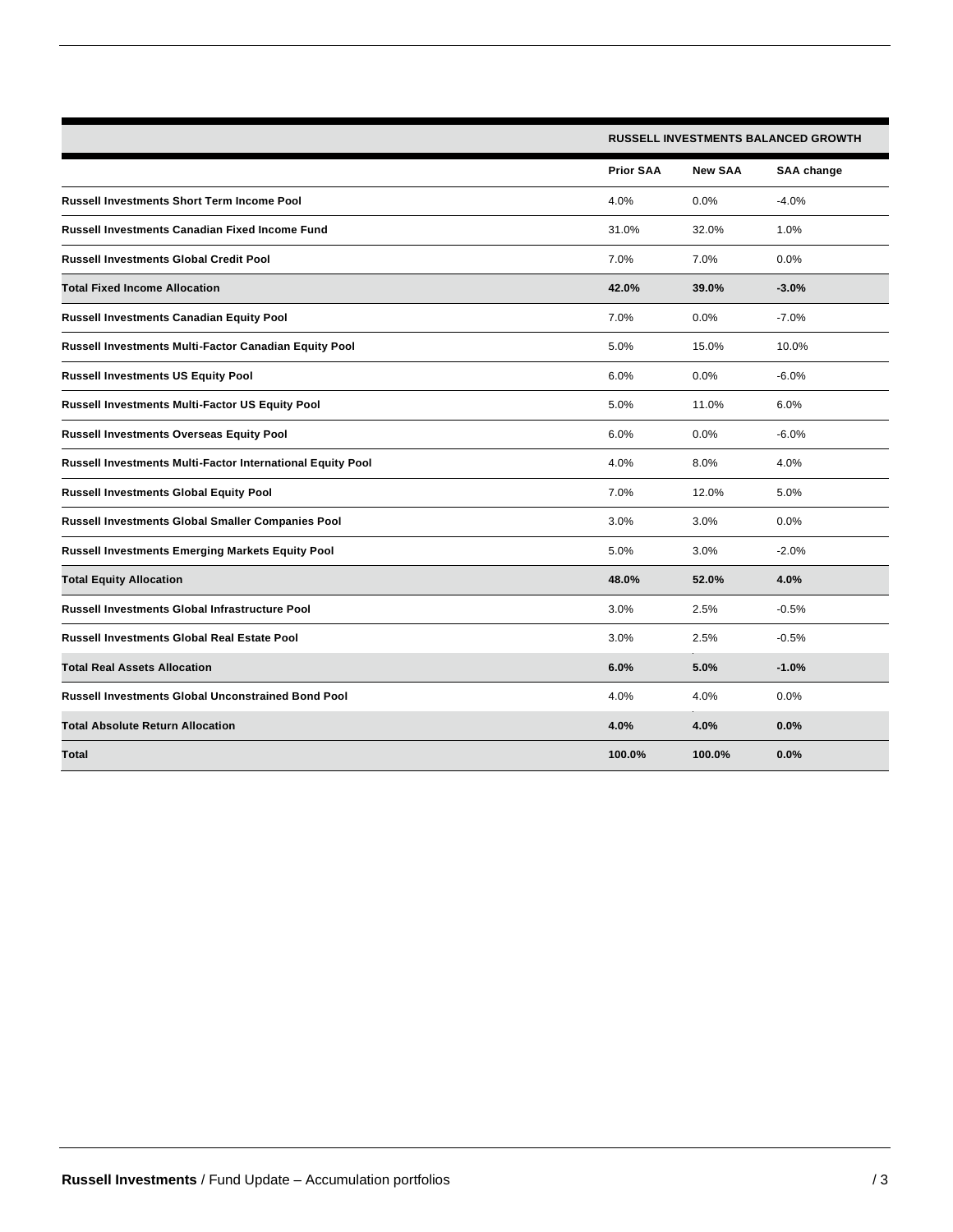|                                                            |                  | <b>RUSSELL INVESTMENTS LONG-TERM GROWTH</b> |            |  |  |
|------------------------------------------------------------|------------------|---------------------------------------------|------------|--|--|
|                                                            | <b>Prior SAA</b> | <b>New SAA</b>                              | SAA change |  |  |
| Russell Investments Canadian Fixed Income Fund             | 15.0%            | 14.0%                                       | $-1.0%$    |  |  |
| <b>Russell Investments Global Credit Pool</b>              | 6.0%             | 4.0%                                        | $-2.0%$    |  |  |
| <b>Total Fixed Income Allocation</b>                       | 21.0%            | 18.0%                                       | $-3.0%$    |  |  |
| <b>Russell Investments Canadian Equity Pool</b>            | 11.0%            | 0.0%                                        | $-11.0%$   |  |  |
| Russell Investments Multi-Factor Canadian Equity Pool      | 5.0%             | 19.0%                                       | 14.0%      |  |  |
| <b>Russell Investments US Equity Pool</b>                  | 9.0%             | 0.0%                                        | $-9.0%$    |  |  |
| Russell Investments Multi-Factor US Equity Pool            | 5.0%             | 16.0%                                       | 11.0%      |  |  |
| <b>Russell Investments Overseas Equity Pool</b>            | 9.0%             | 0.0%                                        | $-9.0%$    |  |  |
| Russell Investments Multi-Factor International Equity Pool | 5.0%             | 12.0%                                       | 7.0%       |  |  |
| <b>Russell Investments Global Equity Pool</b>              | 13.0%            | 18.0%                                       | 5.0%       |  |  |
| Russell Investments Global Smaller Companies Pool          | 4.0%             | 3.0%                                        | $-1.0%$    |  |  |
| <b>Russell Investments Emerging Markets Equity Pool</b>    | 6.0%             | 5.0%                                        | $-1.0%$    |  |  |
| <b>Total Equity Allocation</b>                             | 67.0%            | 73.0%                                       | 6.0%       |  |  |
| <b>Russell Investments Global Infrastructure Pool</b>      | 4.0%             | 3.0%                                        | $-1.0%$    |  |  |
| <b>Russell Investments Global Real Estate Pool</b>         | 4.0%             | 3.0%                                        | $-1.0%$    |  |  |
| <b>Total Real Assets Allocation</b>                        | 8.0%             | 6.0%                                        | $-2.0%$    |  |  |
| <b>Russell Investments Global Unconstrained Bond Pool</b>  | 4.0%             | 3.0%                                        | $-1.0%$    |  |  |
| <b>Total Absolute Return Allocation</b>                    | 4.0%             | 3.0%                                        | $-1.0%$    |  |  |
| Total                                                      | 100.0%           | 100.0%                                      | 0.0%       |  |  |

**For more information about Russell Investments Accumulation Portfolios, please contact us at 1-888-509-1792 or by email at [canada@russellinvestments.com](mailto:canada@russellinvestments.com)**